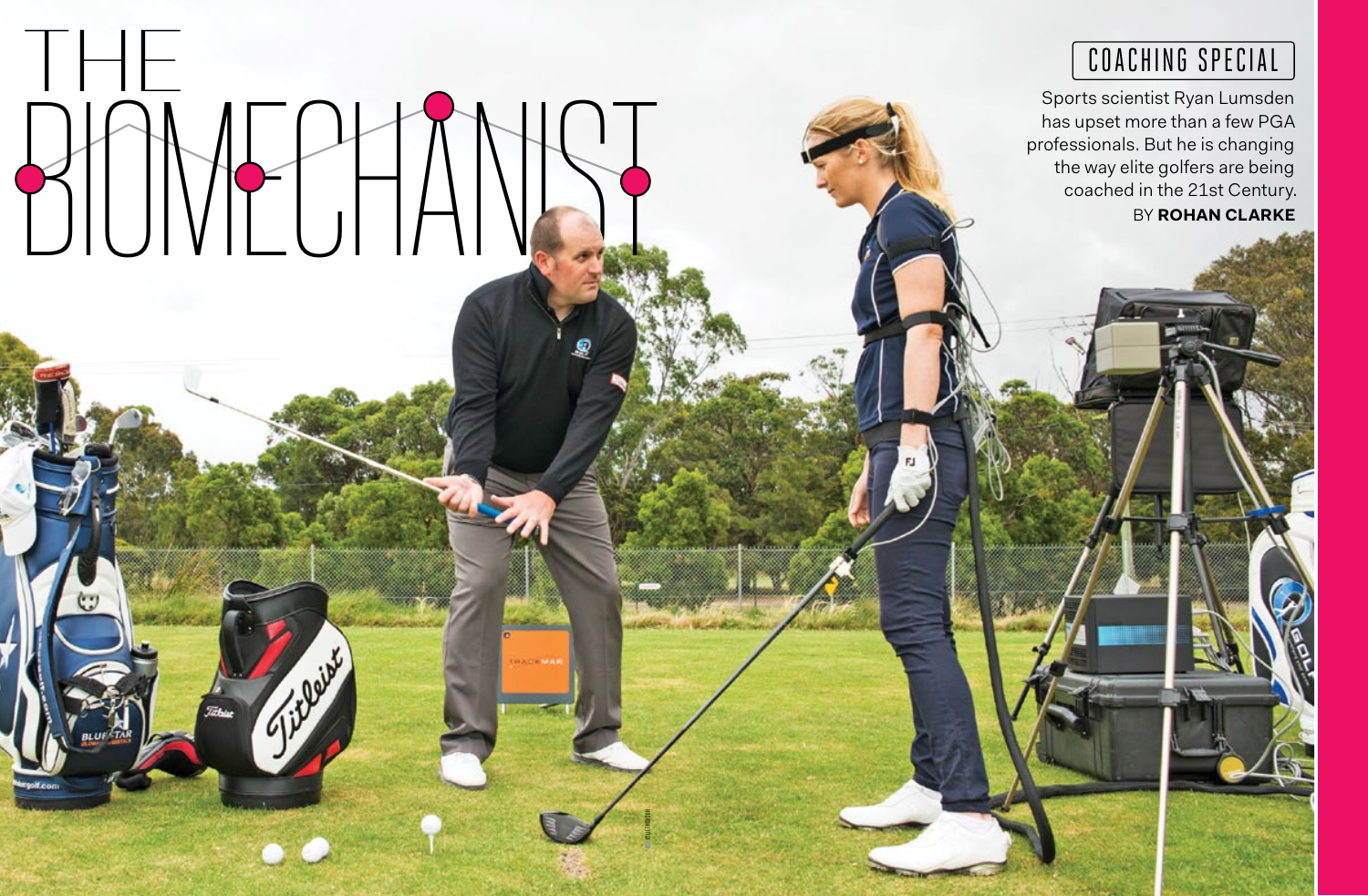kylie thomson • opposite: getty images

**UESTI** 

He has a degree in cynicism and a Scotsman's dry wit. But Ryan Lumsden might just be the most knowledgeable person in Australia when it comes to understanding the golf swing.

Lumsden is this country's foremost biomechanical analyst. As such, he works closely with each of the state instructors that form Golf Australia's national coaching network, examining the swings of elite amateurs around the country.

On the international

stage, Lumsden has been an indispensible muse of Pete Cowen, the Yorkshireman who has transformed the games of Europe's top professionals. Henrik Stenson rose to world No.2 on the back of Cowen's all-encompassing approach to coaching where biomechanics

plays an integral role. Ritchie Smith – the Western Australian coach of Oliver Goss and Minjee Lee – is another devotee. The 2014 PGA Teacher of the Year pays Lumsden the ultimate compliment by saying: "Technically, I think he is the best coach in the country.

biomechanical assessments are | development according starting to get results. Despite a relatively small selection base in Western Australia, Smith guided the women's amateur team to the Interstate title in three of the past four years. The Victorian system has a conveyer belt of talent and contributed half of the 10 Australian competitors at last year's Asia-Pacific Amateur Championship. And, South Australia produced two of the best performances last summer: Antonio Murdaca captured the Asia-Pacific title while injuryprone drifter Nick Cullen made a long overdue statement with his Australian Masters success.

"He understands the body better than anyone. He knows more about technique than almost anyone else. So I'm very happy to take advice from Ryan. If I say something and Ryan says something, I'll pretty much go with what Ryan says almost every time."

It's no coincidence those states that have embraced Lumsden's

Biomechanics has been in the news recently following Tiger Woods' decision to hire Chris Como as his swing coach. Como is studying for a Masters at Texas Woman's University under the tutelage of Korean academic Young-Hoo Kwon, the director of the Biomechanics Laboratory.

It's an encouraging

to Lumsden (who gave a presentation to a conference session chaired by Dr Kwon for the International Society of Biomechanics in Sports in 2012). But Lumsden laments that many Australian coaches have been slow to embrace biomechanical analysis and improve their knowledge in this area.

The 35-year-old is partly to blame as he shies away from the limelight, choosing to work in relative obscurity on the developmental side of the game in Australia. His credentials, however, are at least the equal of his Korean counterpart.

Born in Dundee, Lumsden grew up in St Andrews where he was a scratch marker and Scottish junior representative. He studied Sport and Exercise Science at the University of Strathclyde in Glasgow, graduating with honours in Biomechanics in 2001. The syllabus covered all aspects of sports science, such as exercise

 Ryan Lumsden performs a biomechanical analysis on Victorian professional Alison Whitaker Golf Club in Melbourne.

 $\mathbf{\Omega}$ 

**72 australian in the community of the community of the community of the community of the community of the community of the community of the community of the community of the community of the community of the community o** 

 Tiger Woods has employed Chris Como as his swing consultant. Como is studying biomechanics at Texas Woman's University under Korean professor Young-Hoo Kwon. They have worked together using 3D motion analysis to teach golf swing mechanics from a biomechanical perspective.

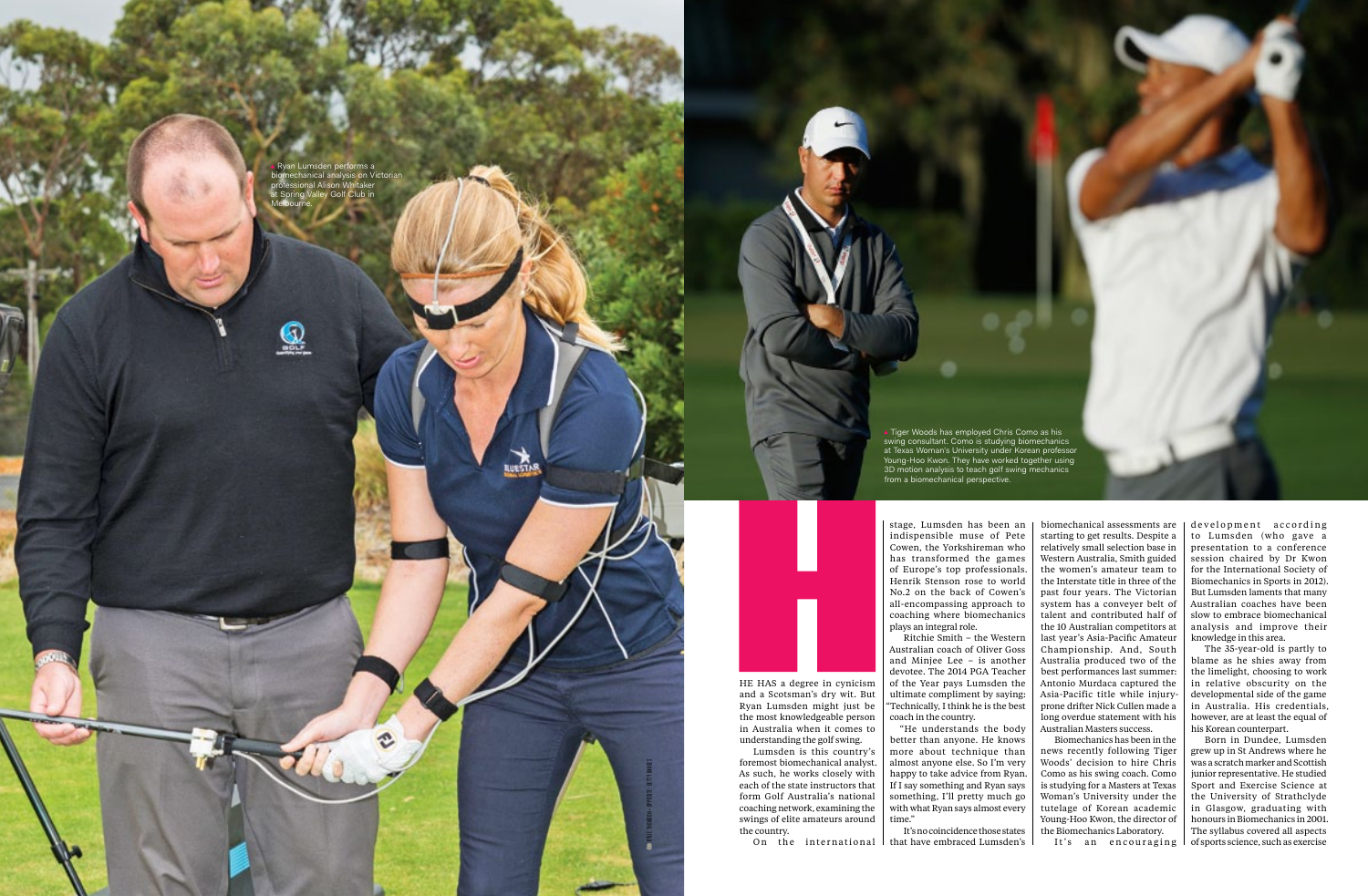opppsite: news corp • above: image supplied

physiology, sports psychology, sports nutrition, strength and conditioning and skill learning.

In the final year of his degree (having never been on a plane before), Lumsden came to Australia, which coincided with the 2000 Sydney Olympics. He had been in touch with the late Ross Herbert and arranged to do some work experience at the Australian Institute of Sport golf program in Melbourne.

Lumsden returned to Australia at the start of 2003 and has remained ever since. When he's not on the road, he works as a private contractor at the Victorian Institute of Sport's facility at Spring Valley Golf Club

The stint had a profound influence on Lumsden, who got to see the pioneering approach of the AIS, which had begun to train golfers like Olympians through the introduction of physiotherapy, sports psychology and strength and conditioning training.

and at Golf Australia's head office in Melbourne's CBD.

### BEHIND THE SCIENCE

 LUMSDEN calls himself a sports scientist, which conjures up the name of Stephen Dank, the man synonymous with the notorious supplements program at the Essendon Football Club in 2012. Hence, the title of sports scientist has been a source of amusement for Lumsden upon being greeted by customs officials after writing it as his occupation on passenger cards when departing/entering the country.

But the scope of a sports scientist encompasses many facets, not just biomechanics, which Lumsden regards as a branch of the overall discipline into how the body functions during movement. The psychology of sports science, for instance, is useful in knowing

how to deliver information and help golfers with changes to swing mechanics. It's about making them understand why they are doing golf-specific exercises to improve their bodies, which assist with making such swing changes.

With regard to elite golfers, Lumsden analyses the movement and body functions within their full swing. He wants to establish the most effective way for an individual to swing the golf club.

"You're trying to see what they're physically capable of doing and get them using the correct muscles to support the movement, so they're generating clubhead speed in the most effective way. You're trying to develop efficient technique while minimising the stress on the body as well as giving them the ability to play all the shots required, controlling distance, shape and trajectory."

That last point explains why the injury-prone Woods has sought out a coach, such as Como, with an appreciation of biomechanics. And it's also for that reason why the best young amateurs in Australia are required to visit Lumsden for a biomechanical analysis.

Using an electromagnetic tracking system, Lumsden places sensors on a golfer's body to gather information about position and orientation throughout the swing. That is reconstructed through maths and computer software to process all the displacements and angles. Lumsden translates that data into which body segments are moving where and how they're sequencing during the swing.

"Some things are very intricate in the golf swing and you just can't see them with your naked eye," says Ritchie Smith. "We've got a hunch, but you need data to back it up. And that's where he comes into it."

The aim is to create the right 'angles' in the swing. If a golfer can maintain these angles better, then rotational ability becomes more stable. And because of that stability, a golfer's able to swing the club harder.

> To the agnostics, Lumsden says: "I know how I can influence aspects of the swing. And I know how quickly we can do it if we're focussing on the right thing. But more often than not, they want to focus on the wrong things . . . Unfortunately, a lot of these coaches won't come and have a conversation to go through what you think, what you know. I'm happy to justify what I say and put evidence behind it." **O**

In theory, that translates into longer drives and shorter approach shots into the greens to set up more birdie opportunities – a prerequisite to compete in today's power game. A lack of body angle changes also leads to straighter drives says Smith. "If you're maintaining a tighter, more wound and more efficient structure, then surely your delivery is going to be better because of it." Some would argue this

turns golf more into a science than a game. And there could be a suggestion Lumsden's work makes golfers a little bit robotic due to the nature of swinging within certain physical parameters. But that's not entirely correct because he will take into consideration what a golfer's body is capable of doing. And he will consider an individual's preferences for technique and accommodate these before recommending any

swing changes.

"I'm matching that up with what they're trying to achieve with their swing and what concepts they have," says Lumsden "because it's no use to me if I get a player coming in and they say they're trying to keep the clubface shut going back. But by keeping the clubface closed going back, they're actually causing their body to tilt and affecting their pivot and therefore affecting how they get pressure into the ground and so on."

#### O V E R C O MIN G LANGUAGE BARRIERS

 It's easy to see why Lumsden can intimidate some people. He speaks in terminology that – unless you're really switched on –



it's hard to keep up with. Plus, he produces data that is interpretable only to those who understand the data and have used it for a while.

Some PGA professionals take offence when someone they perceive as less qualified begins to critique their teaching methods. "If you're working in a way that the body can't work, he will tell you. And that's where Ryan gets a little bit offside with some coaches," says Smith.

According to Lumsden, things that stand out to coaches are usually how the body is positioned at impact and how the club is released through impact. They're often the things they focus on and try to change. But Lumsden says those things that occur through impact are usually compensations that make a player's swing work. Hence, trying to tell a coach how to suck eggs doesn't go down too well and frequently leads to conflict.

 "I cop it a fair bit because people don't really understand what I'm doing," Lumsden concedes.

"By identifying causes, I'm often looking at different things to what the coaches are, and placing importance on different things to affect outcomes. It can often take a bit of discussion to get on the same page.

"Because I'm talking golf swings and technique, it's very close to what the coaches do. They don't understand I've got that degree providing underlying knowledge about functional anatomy and how the body's working, together with the background of quantifying all levels.

"Often they think that biomechanics is about testing a player and telling them how they should be swinging it. But that's not how I work. So a lot of the time, the coaches think it's my opinion. It's not my opinion, it's actually black and white in evidence there in front of you. I'm confident of my interpretation of how certain things interrelate within the golf swing based on this evidence."

thousands of swings of players at US PGA Tour like only he can do. And that would be a good thing for those, like Lumsden, trying to promote the usefulness of sports science in golf.

Perhaps, it will be Woods' relationship with Como and Kwon that changes people's understanding of biomechanical analysis. Sceptics and agnostics would certainly have to reconsider their views if Woods can reconfigure his swing for a fourth time and dominate on the

**Footnote:** For further information about Ryan Lumsden and the biomechanical analysis and sports science consultancy services he provides through his company, **Q Golf**, visit **[qgolf.com.au](http://www.qgolf.com.au/)**

 English teaching pro Pete Cowen is glowing in his praise of Lumsden. In a testimonial, he said: "You know te vour knowledge and insight and me understand biomechanics. You  $\nu$ ays be my first, and probably only, port of call ect because you understand where I am coming from with my preferences."

## "Technically, I think he's the best coach in the country. He understands the body better than anyone." – WA state coach Ritchie Smith

a keen student at the 2004 Heineken Classic. Lumsden and the late Ramsay McMaster put the six-time major winner through a biomechanical analysis on the range at Royal Melbourne.

▲ Nick Faldo was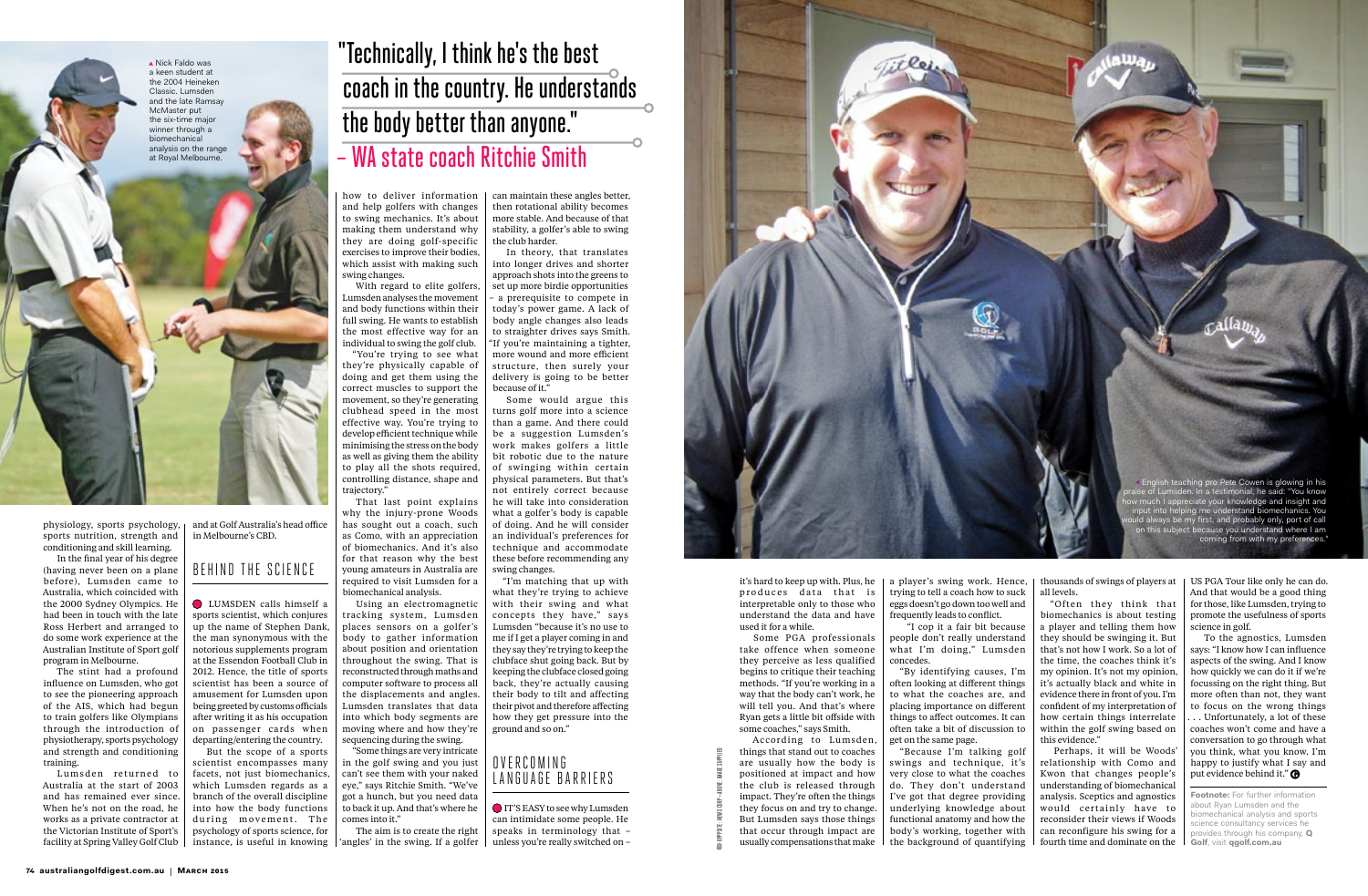## So, who is China<br>is China<br>is China Como?

Tiger's new 'consultant' blends science with his golf instruction. BY MATTHEW RUDY

f a bookmaker was pricing odds for the list of potential replacements for Sean Foley as Tiger Woods' swing coach when their split was announced in August, Chris Como would have been a roughie,

to say the least. The Texas-based instructor is well known inside the wonky world of golf biomechanics, but casual observers probably wouldn't recognise him if he were giving a lesson on the next mat at the

driving range.

That all changed in November when Woods tweeted that he was pleased to have Como consulting on his swing. Suddenly, Como went from being a relatively anonymous member of Golf Digest's Best Young Teachers list – whose students included Trevor Immelman, Aussie Aaron Baddeley and Jamie Lovemark – to one of the most talked-about gurus in golf.

That Woods didn't pick a more veteran teacher like Chuck Cook or Claude Harmon III might have surprised some, but Como, 37, has a set of skills that makes him right for the job – at least for now.

Scott Halleran/Getty images • Reprinted with permission from Golf Digest (USA Edition) february 2015. Copyright © 2015 The Golf Digest Companies, which is a subsidiary of Advance Publications, Inc. Advance Publications, In

was impressed with Como's Chris getting quoted in a bunch "I don't see the advantage to of articles," Haney says. "He's a low-key guy, so I don't think that's a big thing for him anyway. He knows that if you stay with Tiger and he wins, you're going to get more publicity than you ever dreamed of. The best way to stay on the job is to keep a low profile

For four years Como taught a full schedule at Gleneagles Country Club in Plano, Texas, and on tour while taking classes toward a master 's degree in biomechanics at Texas Woman's University. At TWU, Como studied under Dr Young-Hoo Kwon, considered one of the foremost experts in golf biomechanics and how athletic motion can lead to injuries.

Woods added that he eagerness to learn. "To him, it's not acceptable to not have an answer," Woods says. "He always wants to find that answer to why something is doing what. One of the reasons he researches as much as he does is to know why." Determining the whats

papers for Sports Biomechanics, a scholarly journal, and are working on new projects.

"Chris has worked really hard ever since I met him," Kwon says. "And he's going to play a unique role in connecting the worlds of golf training and science in the coming years."

> "He's giving himself room so that if Chris isn't at a tournament, he doesn't have to explain himself every time, and the media won't start saying Chris is going to get fired," Haney says. "The other part is that Tiger wants to have ownership of what's going on. When you have a consultant, the consultant isn't making the ultimate decision. Tiger's making the calls."

None of that knowledge would have mattered if Como didn't have the ability to convert tech-speak to tour-speak, and if he didn't have a foot in the door

of Woods' tightly-insulated world. Enter Notah Begay III. The player-turned broadcaster is a longtime friend of Woods and a former teammate at Stanford

University. Begay knows Como well from the time they spent together in the Dallas area and thought he could offer the right combination of expertise, inquisitiveness and low-key calm that Woods wanted from a swing advisor. Begay set up a meeting, and it clicked. Como got to work in October when Woods started hitting full shots again after his latest back injury.

Kwon and Como published two which so far seems to centre on reincorporating a looser, freer circa-2000 action, is probably the easiest part of Como's job description. The bigger challenges will be getting the notoriously fickle Woods to completely buy into the program and managing the megawatt media attention.

"I had this plan in my head of

what I wanted my swing to look like, and what I wanted to get out of my body," Woods says. "I wanted to align myself with somebody who feels the same way. Chris's view of what my swing should be fits my view of where I should be going."

Hank Haney knows that world from the inside and the sideline. He started working with Woods in 2004 and was happy to give Foley a turn in the skillet after the 2010 Masters. He believes Woods' initial description of Como's role as a "consultant" was intentional, to take pressure off the teacher.

and whys in Woods' swing, and get results."

 One thing that probably won't change from when Haney was on the job is the dearth of specifics about what teacher and player are working on. In Como's first weeks on duty, he didn't reveal much more than a few generic platitudes when reporters were within earshot, and he has declined many interview requests.